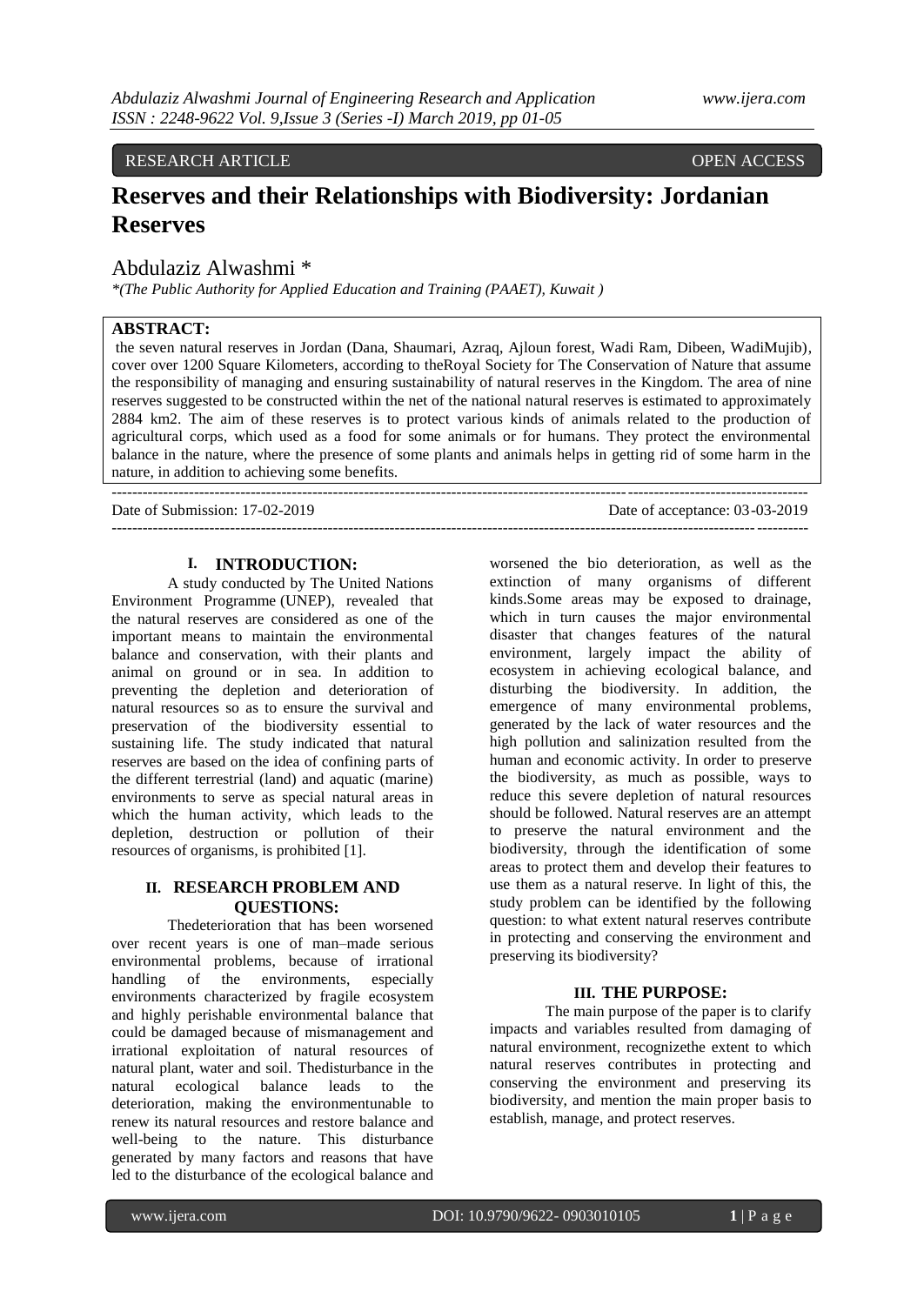#### **IV. THE IMPORTANCE:**

Over the centuries, human has been exploiting natural resources. However, this is largely donein a random and wrong ways leading to damaging the environment and disturbing the ecological balance, thus becoming week and unable to meet his requirements. In light of this, promoting the environment again could not be achieved only through the elimination of pollution resources, but through developing resources and improving their usage. Therefore, the importance of this research lies in the demonstration of the significance of resources development and maintenance of their sustainability.

### **V. SIMPLE THEORETICAL LITERATURE:**

Natural reserves aim at protecting and preserving the biodiversity, natural and cultural resources through their management in a developmental way that sustain all elements. The ten reserves in Jordan represent all environments, especially the thirteenth plant pattern exist there. These plant patterns are adopted as a base to establish the national nature reserve network [2].Bio diversity means the total of small or large organisms living on land or in water, and it usually reflects various levels, as well as the diversity of ecosystems, different species, and the genetic diversity within the same species [3].

Biodiversity includes all organisms whether plant, animal, and microorganism. Such organisms represent one part of natural wealth and resources.Therefore, biodiversity can be summarized as the diversity of all forms of life; whether on land, in ground or in water. It guarantee that human achieves a continuous supply of food and countless types of raw materials that the human uses in his daily life to build his present and future, that is systems passed on genetically from these species.

Obstacles to biodiversity protection:Loos of biodiversity is one of the greatest environmental problems that have significant impacts on ecosystems' ability in achieving the ecological balance. Many species have become extinct and disappeared because of the pressure on natural resources, overexploitation of such resources, and lack of their preservation and conservation. The low awareness concerning the importance of the [aestheticv](https://context.reverso.net/translation/english-arabic/Aesthetic)alue of the natural environment, has resulted in the depletion of the fascinating nature resources, aggression against them, in addition to the lack of and lack of conservation and preservation.This indicates that development and construction processes that were not carried out according to the international developmental standards, would inevitably affect the natural

heritage including the stunning geological components. Forms of threats against biodiversity refer to changing habitats of many organisms, or forcing them to leave their natural environment and move to a new environment, intentionally or unintentionally by human, changing the ecological balance, whichmay result in the death of such organisms and organisms in their natural environments, as a result destructing the ecosystem and the biodiversity[4].

There are many problems in keeping the biodiversity, mainly: [5]

- 1- National development goals do not give a value to the biodiversity.
- 2- Living natural resources are exploited to gain benefit for people outside their presence area, and not for the urgent need of local citizens.
- 3- There is a tangible lack in expenses concerning the species and ecosystems, on which human life depends, in addition to the lack of environmental culture and environmental education.
- 4- Failure to exploit and rely on scientific information and carefully studied plans in solving and managing environmental problems and natural resources.
- 5- The absence of bodies holding the responsibility of protecting and conserving resources, and if any, they suffer from lack of funding and the shortage in personnel and equipments.
- 6- The environmental pollution through sewage waste and pollution by pesticides resulted in influencing the biodiversity.
- The classified reserves in Jordan: I am going to highlight the biodiversity in the ten classified reserves in Jordan: [6]
- 1- [Shaumari Wildlife Reserve:](https://en.wikipedia.org/wiki/Shaumari_Wildlife_Reserve) includes many endangered wildlife globally, mainly: the Arabian Oryx and Goitered gazelle. It is one important area for birds in Jordan as it located on one important path of bird migration within the Eastern Desert path.
- 2- AzraqWetland Reserve: the wetland in Azraq is rich in its biodiversity, and the availability of natural environments for a number of land and marine organisms. It is also considered as a suitable environment for AphaniusSirhani (AzraqToothcarp), where this reserve is the only natural environment for this kind at the global level. The reserve is a refuge for migratory birds as birds stay there throughout the winter, and in which some of them reproduce making it one of the important areas for birds in Jordan. It is one of the global Ramsar sites and gaited its importance for the rareness of its water system. Azraq reserve contains a different plantpatterns that increases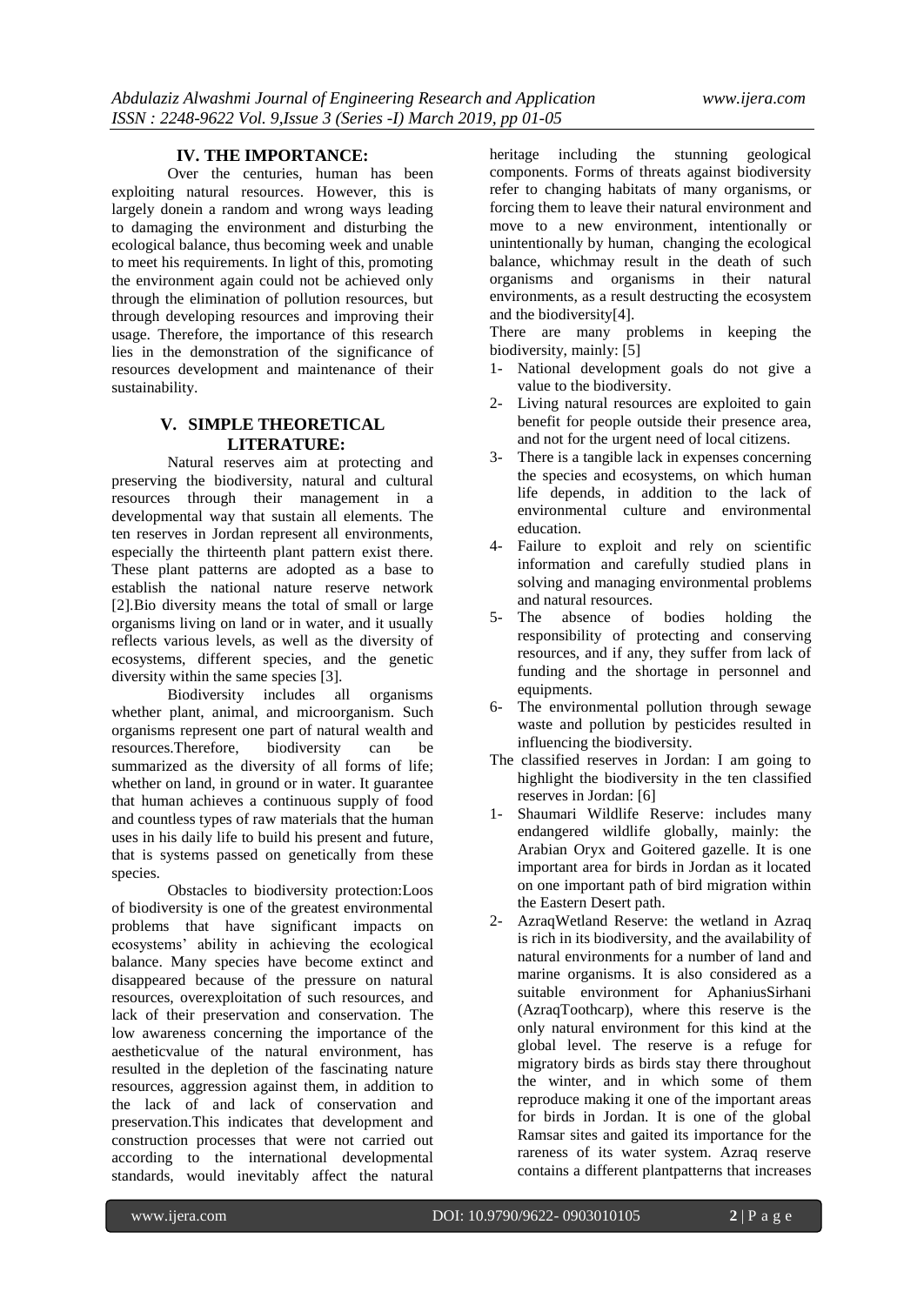the biological animal diversity, as it is an important refuge for hyenas, Jackals and red foxes. It is also a path for wolfs and other small animals, where they live and coexist.

- 3- MujibBiosphereReserve: what characterizes this reserve is that it contains aquatic plants, in addition to local plants and animal species that still live in the area, such as rare types of Orchid, date palm and Nubian ibex. This is in addition to the passing of the two most important water valleys through Mujib reserve, which enrich the wildlife in the reserve.the topography of the reserve which make it the most important area for nesting of birds of prey in Jordan, and that it is located in Jordan valley, the most important routes of birds migration in the world. The reserve demonstrates many plant patterns, and these aresteppe, tropical, aquatic water, saline and forest Mediterranean vegetation type in small area confined in the eastern andsoutheastern parts of the reserve.
- 4- Dana Biosphere Reserve: includes more than 700 species of plants, some of which are new. It is characterized by a unique variety of wildlife, including rare species of plants and animals. It is a home for many endangered birds and mammals in the world, such as the Syrian serin, lesser kestrel, griffon vulture, Blanford's fox and Nubian ibex. The reserve is one of the most diversified areas in Jordan, in terms of the plant species, where it is characterized by the Juniperus forests, evergreen Oak, Sand dunes, Forest Mediterranean, Steppe, Acacia and Tropical vegetation type.
- 5- Dibeen Forest Reserve: this reserve is one of the best examples of Aleppo pine forests, where it considered the last extension of these forests on the southeastern level of the world. It contains at least 17 endangered species on the local level, such as the Persian squirrel. The reserve is located within the forest, and trees are distributed according to height level of the forest. In the low area, the Aleppo pine

trees are extensively present, whereas in the middle area, we can find oak and pine. In the upper level of the forest, evergreen oak trees are extensively present. Other types of trees are widespread, such as maple tree, Pistacia tree and wild olive tree.

- 6- YarmoukForestReserve: the importance of this reserve lies in representing and protecting deciduous Oak forests. This type of forests growsat low heights in comparison with other types. It is endangered locally. Oak trees have a national great importance as deciduous Oak tree is considered the national tree in the Kingdom. This type of trees sexist in Yarmouk area and considered the largest gathering of Oak trees as a natural forest. The presence of Stone marteh and the Palestine viper are recorded in this area.
- 7- FifaNature Reserve: plants and animals.
- 8- Wadi Rum Protected Area: is a biodiversity connected with the desert environment and sand dunes. It is a biodiversity enriched with quality abundance.
- 9- Aqaba Marine Park: distinctive fish biodiversity, characterized by the quality abundance (No. of types/ size), in addition to the coral diversity.
- 10- HumratMa'eenSpecial Conservation Area: this area represents the tropical vegetation. The valleys located along the north-eastern strip of the Dead Sea coast have a rich biodiversity as it contains rare animals, such as the endangered rock badger. As a part of the Great Rift Valley, Humratma'een is viewed as an ideal natural environment of migratory and resident birds, mainly: cuckoos, Shorttoed Snake Eagle, Mourning Wheatear. Rock Hyrax and striped Hyena and Red Fox are among the most important mammals in Humratma'een. In addition to the presence of wild Date Palm trees, Tamarix and Retem plants near water in those valleys to forming a rich biodiversity.

| <b>Climate</b>                                                                    | No. of plnts | No. of animals                                                                      | of<br>No.<br>recorded<br>birds | <b>Reserve name</b>             |
|-----------------------------------------------------------------------------------|--------------|-------------------------------------------------------------------------------------|--------------------------------|---------------------------------|
| Hot and dry in Summer and very<br>cold in Winter                                  | 193 types    | 38 types                                                                            | 96 types                       | Wildlife<br>Shaumari<br>Reserve |
| Hot in Summer and cold and low<br>humidity in Winter                              | 150types     | 47 types                                                                            | 274 types                      | Azraq Wetland Reserve           |
| Hot in Summer and warm in<br>Winter in the lower western<br>areas of the reserve. | 412 types    | Vertebrates: 40-<br>70 types<br>Invertebrates:<br>$20-30$ types<br>Freshwater fish: | 221 types                      | MujibBiosphereReserve           |

The following table shows name of reserves and animals in each of them: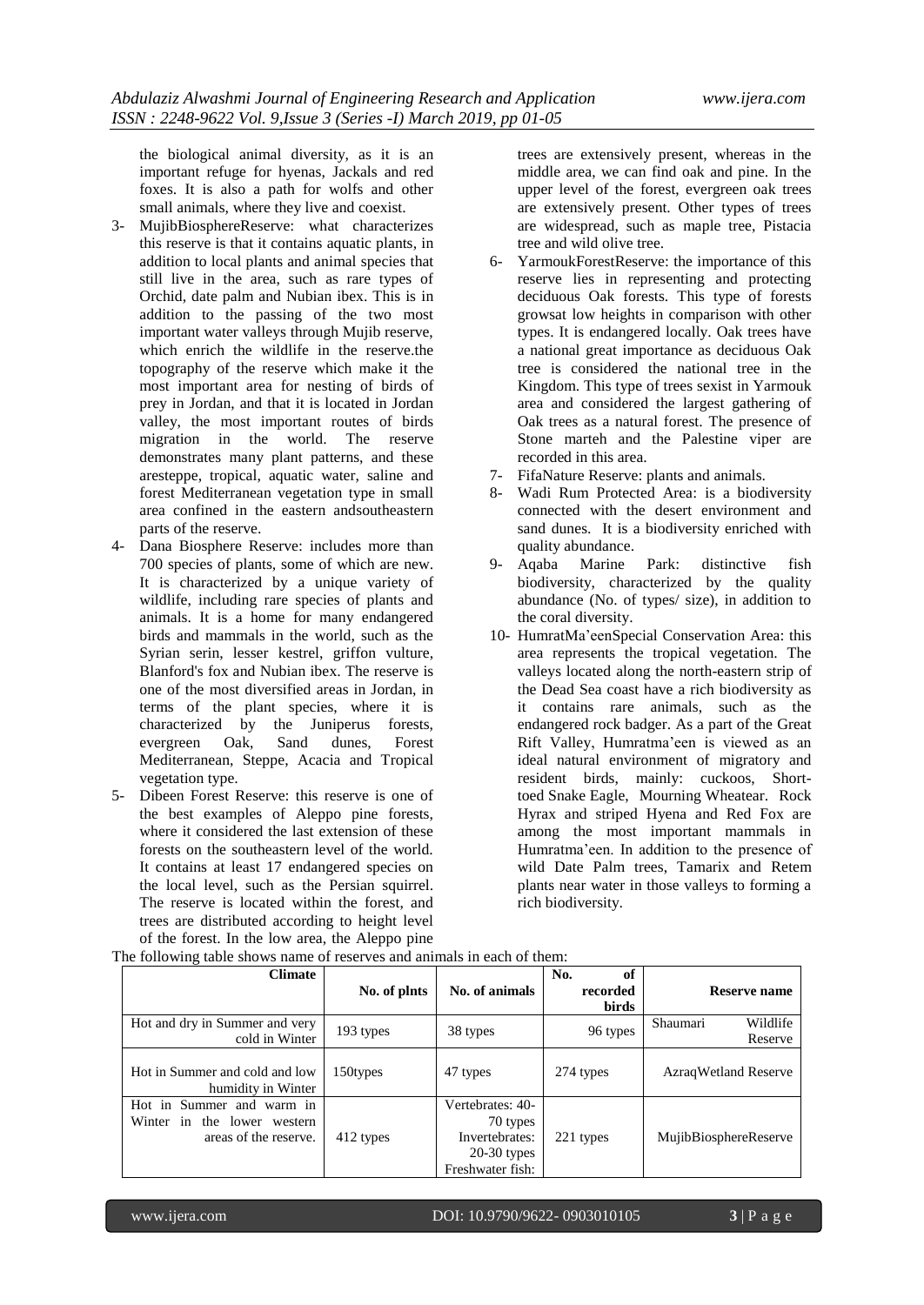# *Abdulaziz Alwashmi Journal of Engineering Research and Application www.ijera.com ISSN : 2248-9622 Vol. 9,Issue 3 (Series -I) March 2019, pp 01-05*

| <b>Climate</b>                                                                                                                                                                                                                                                                                        |                                                                                           |                                                                                                                                              | No.<br>оf                                                                                                               |                                                 |
|-------------------------------------------------------------------------------------------------------------------------------------------------------------------------------------------------------------------------------------------------------------------------------------------------------|-------------------------------------------------------------------------------------------|----------------------------------------------------------------------------------------------------------------------------------------------|-------------------------------------------------------------------------------------------------------------------------|-------------------------------------------------|
|                                                                                                                                                                                                                                                                                                       | No. of plnts                                                                              | No. of animals                                                                                                                               | recorded<br>birds                                                                                                       | Reserve name                                    |
|                                                                                                                                                                                                                                                                                                       |                                                                                           | 3 types<br>Frogs: 3 types<br>23<br>Reptiles:<br>types                                                                                        |                                                                                                                         |                                                 |
| How and dry in Summer and<br>mild and rainy in Winter                                                                                                                                                                                                                                                 | 727 types                                                                                 | 80 types                                                                                                                                     | 250 types                                                                                                               | Dana Biosphere Reserve                          |
| Hot and dry in Summer and cold<br>in Winter                                                                                                                                                                                                                                                           | 265 types                                                                                 | mammals,<br>24<br>23 Reptiles, 1<br>Amphibians,<br>122<br>insects<br>among them 12<br>type<br>recorded<br>the first<br>for<br>time in Jordan | 75 types                                                                                                                | <b>Dibeen Forest Reserve</b>                    |
| Yarmouk Forest reserve lies<br>within the<br>climate<br>of<br>the<br>Mediterranean<br>Basin<br>the<br>cold<br>characterized<br>by<br>Winter, whereas the Summer is<br>hot and dry where the average<br>temperatures reach 27° Celsius                                                                 | 255 types                                                                                 | $\overline{2}$<br>41types,<br>Crustaceans                                                                                                    | 99types                                                                                                                 | <b>YarmoukForest Reserve</b>                    |
| Fifa Nature Reserve lies within<br>the climate of Sudan, which<br>considered the hottest in the<br>is<br>Kingdom.<br>This<br>area<br>characterized by its Winter<br>where<br>temperatures<br>ranges<br>between $15^{\circ}$ Celsius (warm<br>Winter) and 45° Celsius and<br>above (very hot Summer)   | 90types                                                                                   | 10 types                                                                                                                                     | 40types                                                                                                                 | <b>FifaNature Reserve</b>                       |
| Wadi Rum Area is characterized<br>by a dry climate where the<br>highest temperatures reach in<br>Summer 45° Celsius and drops<br>in Winter below 16° Celsius.<br>The<br>annual<br>average<br>of<br>precipitation ranges between<br>100-50 mm per year and drops<br>in some dry seasons below<br>50mm. | 187types                                                                                  | 138 types                                                                                                                                    | 199types                                                                                                                | Wadi Rum protected<br>Area                      |
|                                                                                                                                                                                                                                                                                                       | Two basic types<br>of shallow Sea<br>from<br>grasses<br>half meter to 40<br>meters depth. | 300 types of<br>hard and soft<br>carol reefs, 512<br>types<br>οf<br>different fish, 3<br>of<br>types<br>Seaweed                              | the<br>aqua<br>In<br>park there are<br>many<br>water<br>birds,<br>especially:<br>Gulls and barn<br>swallow birds<br>and | Aqaba Marine Park                               |
| Hot in Summer and warm in<br>Winter                                                                                                                                                                                                                                                                   | 124<br>types<br>belonging to 45<br>family                                                 | 25<br>types<br>(distributed<br>between<br>predators,<br>Amphibians<br>Reptiles-<br>and<br>Snakes)                                            | 54 types some<br>of them are<br>resident birds<br>and the other<br>are migratory<br>birds.                              | HumratMa'eenSpecial<br><b>Conservation Area</b> |

**Source: nature reserves in Jordan guide.**

# **VI. CONCLUSION:**

the loss of biodiversity has a significant impact on ecosystems' ability in achieving the ecological balance. Therefore, the establishment and management of nature reserves is one of the<br>most important methods to keep this most important methods to keep this